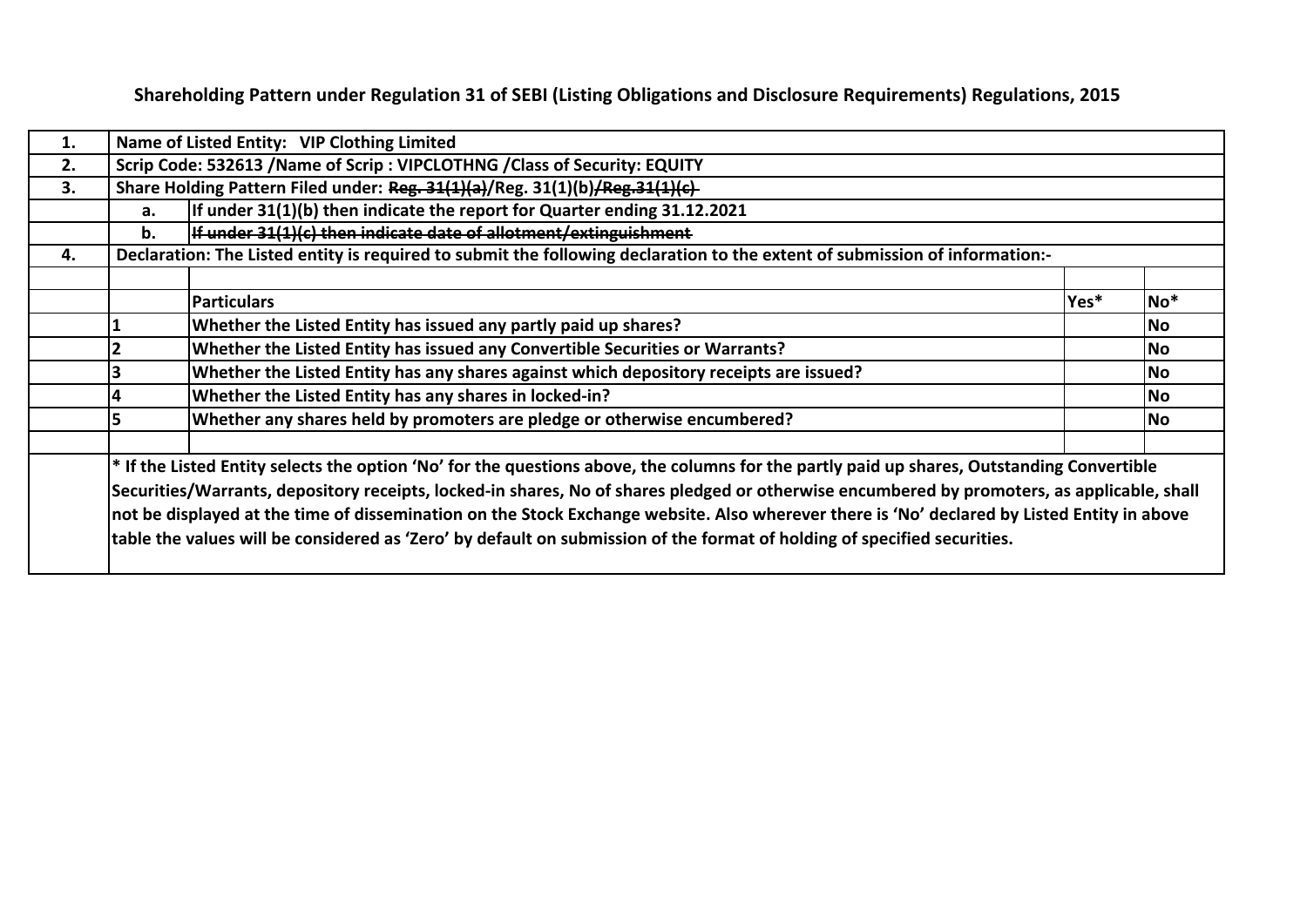**Table I ‐ Summary Statement holding of specified securities**

|          |                                      |                                         | No. of                       | No. of<br>Partly            | No. of<br>shares              |                                | $\ln g$ as a %<br>of total        | Sharehold Number of Voting Rights held in each class    |             | of securities |                   | No. of<br><b>Shares</b><br><b>Underlying</b>    | as a %<br>assuming full                                        | Shareholding, Number of Locked in<br>shares |                          | <b>Number of Shares</b><br>pledged or otherwise<br>encumbered | Number<br>of equity      |                                         |
|----------|--------------------------------------|-----------------------------------------|------------------------------|-----------------------------|-------------------------------|--------------------------------|-----------------------------------|---------------------------------------------------------|-------------|---------------|-------------------|-------------------------------------------------|----------------------------------------------------------------|---------------------------------------------|--------------------------|---------------------------------------------------------------|--------------------------|-----------------------------------------|
| Category | Category of shareholder              | Nos. of<br>sharehold   up equity<br>ers | fully paid<br>shares<br>held | paid-up<br>equity<br>shares | underlyin<br><b>Depositor</b> | Total nos.<br>shares<br>held   | shares                            | no. of<br>No of Voting Rights<br>(calculate<br>d as per |             |               | Total as a        | <b>Outstanding</b><br>convertible<br>securities | conversion of<br>convertible<br>securities (as<br>a percentage |                                             | As a % of<br>total       |                                                               | As a % of<br>total       | shares<br>held in<br>demateri<br>alised |
|          |                                      |                                         |                              | held                        | y Receipts                    |                                | SCRR,<br>1957)                    | Class eg:                                               | Class eg: y | <b>Total</b>  | % of<br>$(A+B+C)$ | (including<br>Warrants)                         | of diluted<br>share capital)                                   | No. (a)                                     | <b>Shares</b><br>held(b) | No. (a)                                                       | <b>Shares</b><br>held(b) | form                                    |
| (1)      | (II)                                 | (III)                                   | (IV)                         | (V)                         | (VI)                          | $(VII) =$<br>(IV)+(V)+<br>(VI) | (VIII) As a<br>% of<br>$(A+B+C2)$ |                                                         |             | (IX)          |                   | (X)                                             | (XI)= (VII)+(X)<br>As a % of<br>$(A+B+C2)$                     |                                             | (XII)                    |                                                               | (XIII)                   | (XIV)                                   |
| (A)      | <b>Promoter &amp; Promoter Group</b> |                                         | 8 43988823                   |                             |                               | 43988823                       |                                   | 53.26 43988823                                          |             | 0 43988823    | 53.26             |                                                 | 53.26                                                          |                                             |                          | οI                                                            |                          | 0 43988823                              |
| (B)      | Public                               |                                         | 33561 38607696               |                             |                               | 0 38607696                     |                                   | 46.74 38607696                                          |             | 0 38607696    | 46.74             |                                                 | 46.74                                                          |                                             |                          |                                                               |                          | 0 37706574                              |
| (C)      | Non Promoter - Non Public            |                                         |                              |                             |                               |                                |                                   |                                                         |             |               |                   |                                                 |                                                                |                                             |                          |                                                               |                          |                                         |
| (C1)     | <b>Shares Underlying DRs</b>         |                                         |                              |                             |                               |                                |                                   |                                                         |             |               |                   |                                                 |                                                                |                                             |                          |                                                               |                          |                                         |
| (C2)     | Shares Held By Employee Trust        |                                         |                              |                             |                               |                                |                                   |                                                         |             |               |                   |                                                 |                                                                |                                             |                          |                                                               |                          |                                         |
|          | Total                                |                                         | 33569 82596519               | $\mathbf{0}$                |                               | 0 82596519                     |                                   | 100 82596519                                            |             | 0 82596519    | 100               |                                                 | 100                                                            |                                             |                          | $\mathbf{0}$                                                  |                          | 0 81695397                              |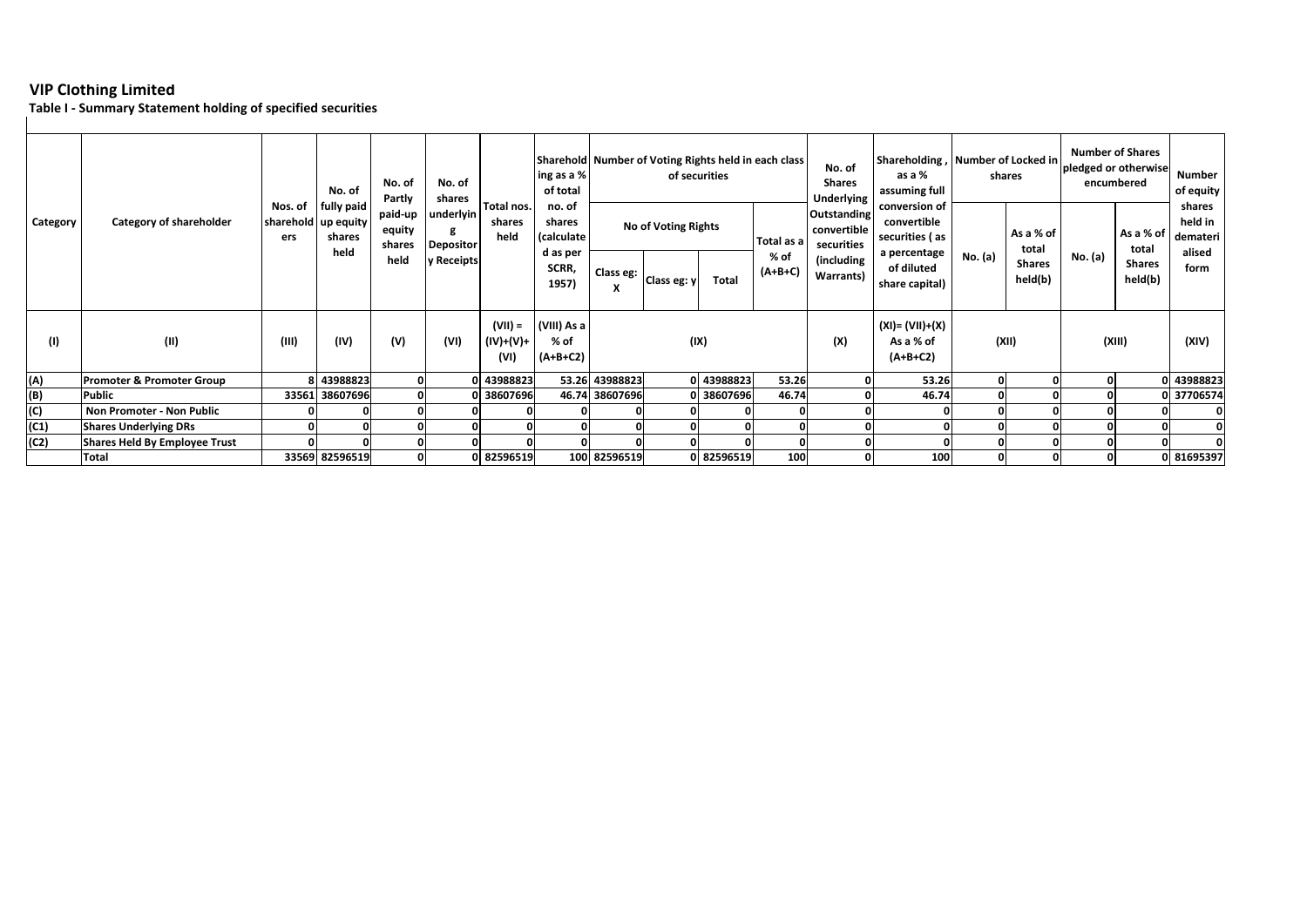**Table II ‐ Statement showing shareholding pattern of the Promoter and Promoter Group**

|              |                                                                                |                          |            |                             | No. of                                    | Partly<br>paid-up        | No. of<br>shares<br>underlyin<br>g<br>Depositor<br>y Receipts | Total nos.                       | Sharehold<br>ing %<br>calculated     | Number of Voting Rights held in each<br>class of securities |                |              |           | No. of<br><b>Shares</b><br>Underlying              | Shareholding, as<br>a % assuming full<br>conversion of            | Number of<br>Locked in shares |                                     | <b>Number of Shares</b><br>pledged or<br>otherwise<br>encumbered |                                     | Number<br>of equity                     |
|--------------|--------------------------------------------------------------------------------|--------------------------|------------|-----------------------------|-------------------------------------------|--------------------------|---------------------------------------------------------------|----------------------------------|--------------------------------------|-------------------------------------------------------------|----------------|--------------|-----------|----------------------------------------------------|-------------------------------------------------------------------|-------------------------------|-------------------------------------|------------------------------------------------------------------|-------------------------------------|-----------------------------------------|
|              | Category & Name of the shareholders                                            | <b>Entity Type</b>       | PAN        | Nos. of<br>sharehold<br>ers | fully paid<br>up equity<br>shares<br>held | equity<br>shares<br>held |                                                               | shares<br>held                   | as per<br>SCRR,<br>1957 As a<br>% of | <b>No of Voting Rights</b>                                  |                |              | % of      | Outstandin<br>Total as a convertible<br>securities | convertible<br>securities (as a<br>percentage of<br>diluted share | No. (a)                       | As a %<br>of total<br><b>Shares</b> | No. (a)                                                          | As a % of<br>total<br><b>Shares</b> | shares<br>held in<br>demateri<br>alised |
|              |                                                                                |                          |            |                             |                                           |                          |                                                               |                                  | $(A+B+C2)$                           | Class eg:<br>x                                              | Class<br>eg: y | <b>Total</b> | $(A+B+C)$ | (including<br>Warrants)                            | capital)                                                          |                               | held(b)                             |                                                                  | held(b)                             | form                                    |
|              | (1)                                                                            |                          | (II)       | (III)                       | (IV)                                      | (V)                      | (VI)                                                          | $(VII) =$<br>$(IV)+(V)+$<br>(VI) | (VIII) As a<br>% of<br>$(A+B+C2)$    |                                                             | (IX)           |              |           | (X)                                                | (XI)= (VII)+(X) As a<br>% of (A+B+C2)                             | (XII)                         |                                     |                                                                  | (XIII)                              | (XIV)                                   |
| $\mathbf{1}$ | Indian                                                                         |                          |            |                             |                                           |                          |                                                               |                                  |                                      |                                                             |                |              |           |                                                    |                                                                   |                               |                                     |                                                                  |                                     |                                         |
| (a)          | Individuals / Hindu Undivided Family                                           |                          |            |                             | 7 43908823                                | <b>n</b>                 |                                                               | 0 43908823                       |                                      | 53.16 43908823                                              |                | 43908823     | 53.16     | $\Omega$                                           | 53.16                                                             |                               | $\Omega$                            | $\Omega$                                                         |                                     | 0 43908823                              |
|              | Sunil Jaykumar Pathare                                                         | Promoters                | ABBPP0138L |                             | 1 16742008                                | $\mathbf 0$              |                                                               | 0 16742008                       |                                      | 20.27 16742008                                              |                | 16742008     | 20.27     | $\Omega$                                           | 20.27                                                             |                               | $\Omega$                            |                                                                  |                                     | 0 16742008                              |
|              | Kapil J Pathare                                                                | Promoters                | AAWPP8790N |                             | 14815548                                  | $\Omega$                 |                                                               | 0 14815548                       |                                      | 17.94 14815548                                              |                | 14815548     | 17.94     |                                                    | 17.94                                                             |                               | $\Omega$                            |                                                                  |                                     | 0 14815548                              |
|              | Lalita Jaykumar Pathare                                                        | Promoters                | AAHPP5820C |                             | 10307937                                  | $\Omega$                 |                                                               | 10307937                         |                                      | 12.48 10307937                                              |                | 10307937     | 12.48     |                                                    | 12.48                                                             |                               | $\Omega$                            |                                                                  |                                     | 0 10307937                              |
|              | Heena S Pathare                                                                | Promoters                | ALSPP2887R |                             | 834443                                    | $\mathbf 0$              |                                                               | 834443                           | 1.01                                 | 834443                                                      |                | 834443       | 1.01      | $\Omega$                                           | 1.01                                                              | $\Omega$                      | $\Omega$                            |                                                                  |                                     | 834443                                  |
|              | Ashwini Kapil Pathare                                                          | Promoters                | ADUPR6756R |                             | 687138                                    | $\Omega$                 |                                                               | 687138                           | 0.83                                 | 687138                                                      |                | 687138       | 0.83      | $\Omega$                                           | 0.83                                                              |                               | $\Omega$                            |                                                                  |                                     | 687138                                  |
|              | Kanishk Sunil Pathare                                                          | Promoters                | BTTPP4110R |                             | 406249                                    | $\mathbf 0$              |                                                               | 406249                           | 0.49                                 | 406249                                                      |                | 406249       | 0.49      | O                                                  | 0.49                                                              |                               | $\Omega$                            |                                                                  |                                     | 406249                                  |
|              | Jaykumar Khanderao Pathare                                                     | Promoters                | AASPP1092P |                             | 115500                                    | $\Omega$                 |                                                               | 115500                           | 0.14                                 | 115500                                                      |                | 115500       | 0.14      | $\Omega$                                           | 0.14                                                              |                               | $\Omega$                            |                                                                  |                                     | 115500                                  |
| (b)          | <b>Central Government / State Government(s)</b>                                |                          |            |                             |                                           | $\mathbf{0}$             |                                                               | n                                | 0.00                                 | $\Omega$                                                    |                |              | 0.00      | οl                                                 | 0.00                                                              |                               | $\Omega$                            | 0.                                                               | $\Omega$                            | $\mathbf 0$                             |
| (c)          | <b>Financial Institutions / Banks</b>                                          |                          |            |                             |                                           | $\Omega$                 |                                                               |                                  | 0.00                                 | $\Omega$                                                    |                |              | 0.00      | 0                                                  | 0.00                                                              |                               | $\Omega$                            | $\Omega$                                                         | $\Omega$                            | $\mathbf 0$                             |
| (d)          | Any Other (Specify)                                                            |                          |            |                             | 80000                                     | 0                        | $\Omega$                                                      | 80000                            | 0.10                                 | 80000                                                       |                | 80000        | 0.10      | $\Omega$                                           | 0.00                                                              |                               | $\Omega$                            | $\Omega$                                                         | $\mathbf{0}$                        | $\mathbf{0}$                            |
|              | <b>Bodies Corporate</b>                                                        |                          |            |                             | 80000                                     | o                        |                                                               | 80000                            | 0.10                                 | 80000                                                       |                | 80000        | 0.10      | $\mathbf{0}$                                       | 0.00                                                              |                               | $\Omega$                            | $\Omega$                                                         | $\Omega$                            | $\mathbf 0$                             |
|              | Maxwell Capital Management P Ltd                                               | Promoter Grou AABCM0330R |            |                             | 80000                                     | $\mathbf 0$              |                                                               | 80000                            | 0.10                                 | 80000                                                       |                | 80000        | 0.10      | $\Omega$                                           | 0.00                                                              |                               | $\Omega$                            | $\Omega$                                                         | $\Omega$                            | $\Omega$                                |
|              | Sub Total (A)(1)                                                               |                          |            |                             | 8 43988823                                | $\mathbf{a}$             |                                                               | 43988823                         |                                      | 53.26 43988823                                              |                | 43988823     | 53.26     | $\Omega$                                           | 53.26                                                             |                               | $\Omega$                            |                                                                  |                                     | 0 43988823                              |
| 2            | Foreign                                                                        |                          |            |                             |                                           |                          |                                                               |                                  |                                      |                                                             |                |              |           |                                                    |                                                                   |                               |                                     |                                                                  |                                     |                                         |
|              | Individuals (Non-Resident Individuals / Foreign                                |                          |            |                             |                                           |                          |                                                               |                                  |                                      |                                                             |                |              |           |                                                    |                                                                   |                               |                                     |                                                                  |                                     |                                         |
| (a)          | Individuals)                                                                   |                          |            |                             |                                           |                          |                                                               |                                  | 0.00                                 |                                                             |                |              | 0.00      | $\Omega$                                           | 0.00                                                              |                               | $\Omega$                            |                                                                  |                                     |                                         |
| (b)          | Government                                                                     |                          |            |                             | $\Omega$                                  | $\Omega$                 | $\Omega$                                                      | $\Omega$                         | 0.00                                 | $\Omega$                                                    |                |              | 0.00      | $\mathbf{0}$                                       | 0.00                                                              |                               | $\Omega$                            | $\Omega$                                                         | $\Omega$                            | $\mathbf{0}$                            |
| (c)          | <b>Institutions</b>                                                            |                          |            |                             | $\Omega$                                  | $\mathbf{0}$             | $\Omega$                                                      | $\Omega$                         | 0.00                                 | $\Omega$                                                    |                |              | 0.00      | $\mathbf{0}$                                       | 0.00                                                              |                               | $\Omega$                            | $\Omega$                                                         | $\Omega$                            | $\mathbf{o}$                            |
| (d)          | Foreign Portfolio Investor                                                     |                          |            |                             | $\Omega$                                  | $\Omega$                 | $\Omega$                                                      |                                  | 0.00                                 |                                                             |                |              | 0.00      | $\Omega$                                           | 0.00                                                              |                               | $\Omega$                            | $\Omega$                                                         | $\Omega$                            | $\Omega$                                |
| (e)          | Any Other (Specify)                                                            |                          |            |                             | $\Omega$                                  | $\Omega$                 | $\Omega$                                                      | $\Omega$                         | 0.00                                 | $\Omega$                                                    |                |              | 0.00      | $\mathbf{0}$                                       | 0.00                                                              |                               | $\Omega$                            | $\Omega$                                                         | <sub>0</sub>                        | $\Omega$                                |
|              | Sub Total (A)(2)                                                               |                          |            |                             |                                           | n                        |                                                               |                                  | 0.00                                 |                                                             |                |              | 0.00      | $\Omega$                                           | 0.00                                                              |                               |                                     |                                                                  |                                     |                                         |
|              | <b>Total Shareholding Of Promoter And Promoter</b><br>Group (A)= (A)(1)+(A)(2) |                          |            |                             | 8 43988823                                |                          |                                                               | 0 43988823                       |                                      | 53.26 43988823                                              |                | 43988823     | 53.26     | $\Omega$                                           | 53.26                                                             |                               |                                     |                                                                  |                                     | 0 43988823                              |

**Details of Shares which remain unclaimed may be given hear along with details such as number of shareholders, outstanding shares held in demat/unclaimed suspense account, voting rights which are frozen etc.**

**Note :**

**(1) PAN would not be displayed on website of Stock Exchange(s)** 

**(2) The term 'Encumbrance' has the same meaning as assigned under regulation 28(3) of SEBI (Substantial Acquisition of Shares and Takeovers) Regulations, 2011.**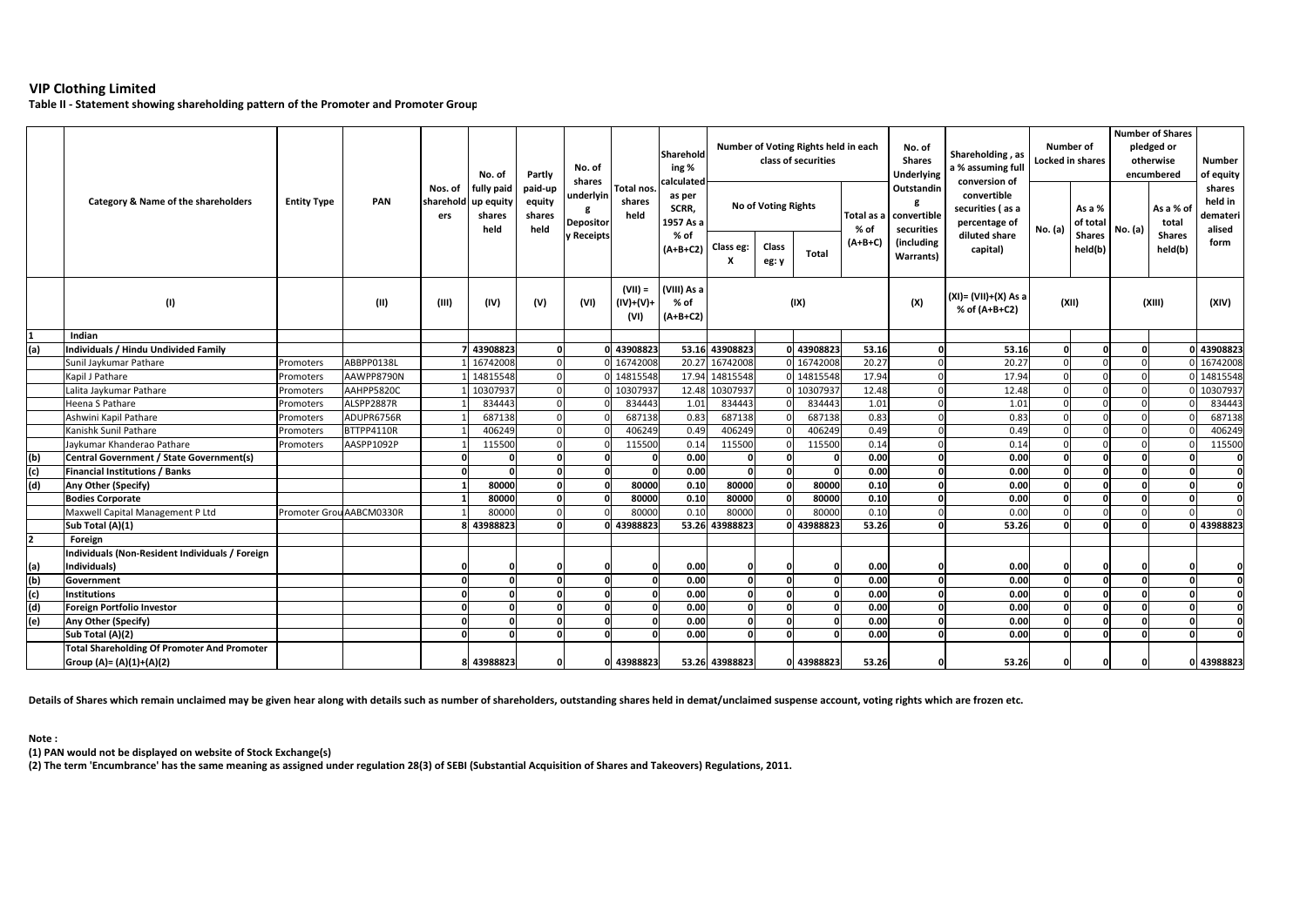**Table III ‐ Statement showing shareholding pattern of the Public shareholder**

|                | No. of<br>No. of<br>Partly<br>shares<br>fully paid<br>Nos. of<br>paid-up<br>underlyin<br>PAN<br>sharehold<br>up equity<br>equity<br>Category & Name of the shareholders<br>g<br>shares<br>shares<br>ers |      |       | Sharehold<br>ing %<br>calculate | Number of Voting Rights held in each class | of securities           |                                    |                                        | No. of<br><b>Shares</b> | Shareholdin<br>g , as a $\%$<br>assuming<br>full<br>conversion | <b>Number of Locked</b><br>in shares |                                                    | <b>Number of Shares</b><br>pledged or<br>otherwise<br>encumbered            |                                                                                            | <b>Number</b><br>of equity |                          |           |                                                |                                         |
|----------------|---------------------------------------------------------------------------------------------------------------------------------------------------------------------------------------------------------|------|-------|---------------------------------|--------------------------------------------|-------------------------|------------------------------------|----------------------------------------|-------------------------|----------------------------------------------------------------|--------------------------------------|----------------------------------------------------|-----------------------------------------------------------------------------|--------------------------------------------------------------------------------------------|----------------------------|--------------------------|-----------|------------------------------------------------|-----------------------------------------|
|                |                                                                                                                                                                                                         |      |       | held                            | held                                       | Depositor<br>y Receipts | <b>Total nos</b><br>shares<br>held | d as per<br>SCRR,<br>1957 As a<br>% of |                         | <b>No of Voting Rights</b>                                     |                                      | Total as a<br>% of                                 | <b>Underlying</b><br>Outstanding<br>convertible<br>securities<br>(including | of<br>convertible<br>securities (<br>as a<br>percentage<br>of diluted<br>share<br>capital) | No. (a)                    | As a % of<br>total       | No. (a)   | As a % of<br>total<br><b>Shares</b><br>held(b) | shares<br>held in<br>demateri<br>alised |
|                |                                                                                                                                                                                                         |      |       |                                 |                                            |                         |                                    | $(A+B+C2)$                             | Class eg:<br>x          | Class eg:<br>y                                                 | <b>Total</b>                         | $(A+B+C)$                                          | Warrants)                                                                   |                                                                                            |                            | <b>Shares</b><br>held(b) |           |                                                | form                                    |
|                | (1)                                                                                                                                                                                                     | (II) | (III) | (IV)                            | (V)                                        | (VI)                    | $(VII) =$<br>$(IV)+(V)+$<br>(VI)   | (VIII) As a<br>% of<br>(A+B+C2)        | (IX)                    |                                                                | (X)                                  | $(XI) =$<br>$(VII)+(X)$ As<br>a % of<br>$(A+B+C2)$ |                                                                             | (XII)                                                                                      | (XIII)                     |                          | (XIV)     |                                                |                                         |
| 1              | <b>Institutions</b>                                                                                                                                                                                     |      |       |                                 |                                            |                         |                                    |                                        |                         |                                                                |                                      |                                                    |                                                                             |                                                                                            |                            |                          |           |                                                |                                         |
| (a)            | <b>Mutual Fund</b>                                                                                                                                                                                      |      |       | 875                             | $\Omega$                                   | $\Omega$                | 875                                | 0.00                                   | 875                     | O                                                              | 875                                  | 0.00                                               | $\Omega$                                                                    | 0.00                                                                                       | $\Omega$                   | O                        | <b>NA</b> | <b>NA</b>                                      | 875                                     |
| (b)            | <b>Venture Capital Funds</b>                                                                                                                                                                            |      | n     | $\Omega$                        | 0                                          | $\Omega$                | $\mathbf{0}$                       | 0.00                                   | 0                       | $\mathbf{r}$                                                   | $\Omega$                             | 0.00                                               |                                                                             | 0.00                                                                                       | $\mathbf{0}$               | <sub>0</sub>             | <b>NA</b> | <b>NA</b>                                      | 0                                       |
| (c)            | <b>Alternate Investment Funds</b>                                                                                                                                                                       |      |       | $\Omega$                        | $\mathbf{0}$                               | O                       | $\Omega$                           | 0.00                                   | 0                       | $\mathbf{r}$                                                   | n                                    | 0.00                                               |                                                                             | 0.00                                                                                       | $\mathbf 0$                | $\Omega$                 | <b>NA</b> | <b>NA</b>                                      | $\mathbf{0}$                            |
| (d)            | <b>Foreign Venture Capital Investors</b>                                                                                                                                                                |      |       | $\Omega$                        | $\mathbf{0}$                               | $\Omega$                | $\Omega$                           | 0.00                                   | O                       | $\mathbf{r}$                                                   |                                      | 0.00                                               |                                                                             | 0.00                                                                                       | $\mathbf{0}$               | $\mathbf{0}$             | <b>NA</b> | <b>NA</b>                                      | $\Omega$                                |
| (e)            | Foreign Portfolio Investor                                                                                                                                                                              |      |       | 387097                          | $\overline{0}$                             |                         | 387097                             | 0.47                                   | 387097                  | $\Omega$                                                       | 387097                               | 0.47                                               |                                                                             | 0.47                                                                                       | $\mathbf{0}$               | $\mathbf{0}$             | <b>NA</b> | <b>NA</b>                                      | 387097                                  |
| (f)            | Financial Institutions / Banks                                                                                                                                                                          |      |       | $\Omega$                        | $\mathbf{0}$                               |                         | $\Omega$                           | 0.00                                   | $\Omega$                |                                                                |                                      | 0.00                                               |                                                                             | 0.00                                                                                       | $\Omega$                   | $\Omega$                 | <b>NA</b> | <b>NA</b>                                      | $\mathbf{0}$                            |
| (g)            | <b>Insurance Companies</b>                                                                                                                                                                              |      | n     | $\Omega$                        | $\mathbf{0}$                               | O                       | $\Omega$                           | 0.00                                   | $\mathbf{0}$            | $\mathbf{r}$                                                   | $\mathbf{r}$                         | 0.00                                               |                                                                             | 0.00                                                                                       | $\Omega$                   | $\Omega$                 | <b>NA</b> | <b>NA</b>                                      | $\overline{0}$                          |
| (h)            | <b>Provident Funds/ Pension Funds</b>                                                                                                                                                                   |      |       | $\Omega$                        | 0                                          | O                       | $\Omega$                           | 0.00                                   | 0                       | O                                                              |                                      | 0.00                                               |                                                                             | 0.00                                                                                       | $\mathbf{0}$               | $\Omega$                 | <b>NA</b> | <b>NA</b>                                      | $\Omega$                                |
| (i)            | Any Other (Specify)                                                                                                                                                                                     |      |       |                                 | $\mathbf{0}$                               |                         | $\Omega$                           | 0.00                                   | - 0                     | $\mathsf{C}$                                                   |                                      | 0.00                                               |                                                                             | 0.00                                                                                       | $\Omega$                   | O                        | <b>NA</b> | <b>NA</b>                                      | $\Omega$                                |
|                | Sub Total (B)(1)                                                                                                                                                                                        |      |       | 387972                          | $\mathbf{0}$                               |                         | 387972                             | 0.47                                   | 387972                  | - 0                                                            | 387972                               | 0.47                                               |                                                                             | 0.47                                                                                       | $\mathbf{0}$               | $\Omega$                 | <b>NA</b> | <b>NA</b>                                      | 387972                                  |
|                | Central Government/ State Government(s)/                                                                                                                                                                |      |       |                                 |                                            |                         |                                    |                                        |                         |                                                                |                                      |                                                    |                                                                             |                                                                                            |                            |                          |           |                                                |                                         |
| $\overline{2}$ | <b>President of India</b>                                                                                                                                                                               |      |       |                                 |                                            |                         |                                    |                                        |                         |                                                                |                                      |                                                    |                                                                             |                                                                                            |                            |                          |           |                                                |                                         |
|                | Sub Total (B)(2)                                                                                                                                                                                        |      |       | $\Omega$                        | $\mathbf{0}$                               | $\Omega$                | $\mathbf{a}$                       | 0.00                                   | O                       | $\Omega$                                                       |                                      | 0.00                                               |                                                                             | 0.00                                                                                       | $\mathbf{0}$               | $\Omega$                 | <b>NA</b> | <b>NA</b>                                      |                                         |
| 3              | <b>Non-Institutions</b>                                                                                                                                                                                 |      |       |                                 |                                            |                         |                                    |                                        |                         |                                                                |                                      |                                                    |                                                                             |                                                                                            |                            |                          |           |                                                |                                         |
| (a)            | <b>Individuals</b>                                                                                                                                                                                      |      |       | O                               | $\mathbf{0}$                               |                         |                                    |                                        |                         |                                                                |                                      |                                                    |                                                                             |                                                                                            | $\mathbf{0}$               |                          | <b>NA</b> | <b>NA</b>                                      |                                         |
|                | . Individual shareholders holding nominal                                                                                                                                                               |      |       |                                 |                                            |                         |                                    |                                        |                         |                                                                |                                      |                                                    |                                                                             |                                                                                            |                            |                          |           |                                                |                                         |
|                | share capital up to Rs. 2 lakhs.                                                                                                                                                                        |      |       | 32161 28048799                  | $\mathbf{0}$                               |                         | 0 28048799                         |                                        | 33.96 28048799          | ŋ                                                              | 28048799                             | 33.96                                              |                                                                             | 33.96                                                                                      | $\mathbf 0$                | n                        | <b>NA</b> |                                                | NA 27512114                             |
|                | ii. Individual shareholders holding nominal                                                                                                                                                             |      |       |                                 |                                            |                         |                                    |                                        |                         |                                                                |                                      |                                                    |                                                                             |                                                                                            |                            |                          |           |                                                |                                         |
|                | share capital in excess of Rs. 2 lakhs.                                                                                                                                                                 |      | 17    | 3440199                         | $\mathbf 0$                                |                         | 3440199                            | 4.17                                   | 3440199                 |                                                                | 3440199                              | 4.17                                               |                                                                             | 4.17                                                                                       | $\mathbf 0$                | O                        | <b>NA</b> | <b>NA</b>                                      | 3160199                                 |
| (b)            | <b>NBFCs registered with RBI</b>                                                                                                                                                                        |      | n     | $\Omega$                        | $\mathbf{0}$                               |                         | $\Omega$                           | 0.00                                   | 0                       | $\mathsf{C}$                                                   |                                      | 0.00                                               |                                                                             | 0.00                                                                                       | $\mathbf 0$                | $\Omega$                 | <b>NA</b> | <b>NA</b>                                      | $\Omega$                                |
|                | <b>Trust Employee</b>                                                                                                                                                                                   |      | n     | $\Omega$                        | $\mathbf{0}$                               |                         | $\Omega$                           | 0.00                                   | 0                       | O                                                              |                                      | 0.00                                               |                                                                             | 0.00                                                                                       | $\Omega$                   | $\Omega$                 | <b>NA</b> | <b>NA</b>                                      | <sub>0</sub>                            |
|                | <b>Overseas Depositories (holding DRs) (balancing</b>                                                                                                                                                   |      |       |                                 |                                            |                         |                                    |                                        |                         |                                                                |                                      |                                                    |                                                                             |                                                                                            |                            |                          |           |                                                |                                         |
| (d)            | figure)                                                                                                                                                                                                 |      |       |                                 | ŋ                                          |                         | $\Omega$                           | 0.00                                   | $\Omega$                |                                                                |                                      | 0.00                                               |                                                                             | 0.00                                                                                       | $\Omega$                   | $\Omega$                 | <b>NA</b> | <b>NA</b>                                      |                                         |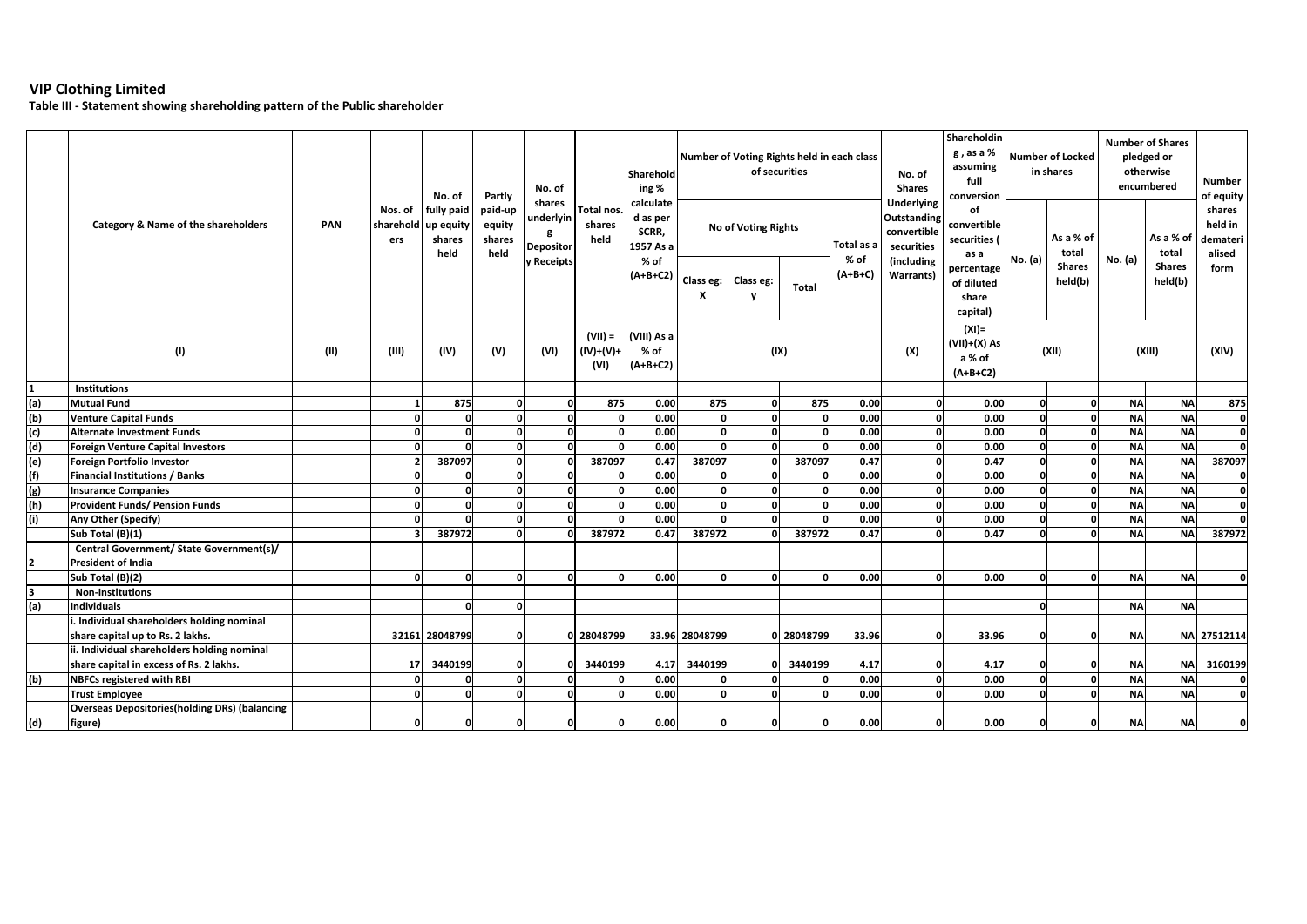| (c) | Any Other (Specify)                        | 1380  | 6730726        |  | 6730726    | 8.15 | 6730726        | 6730726    | 8.15              | 8.15  |  | <b>NA</b> | <b>NA</b>  | 6646289     |
|-----|--------------------------------------------|-------|----------------|--|------------|------|----------------|------------|-------------------|-------|--|-----------|------------|-------------|
|     | <b>IEPF</b>                                |       | 782445         |  | 782445     | 0.95 | 782445         | 782445     | 0.95              | 0.95  |  | <b>NA</b> | <b>NAI</b> | 782445      |
|     | Trusts                                     |       | 500            |  | 500        | 0.00 | 500            | 500        | 0.00              | 0.00  |  | <b>NA</b> | NA.        | 500         |
|     | Hindu Undivided Family                     | 797   | 1708866        |  | 1708866    | 2.07 | 1708866        | 1708866    | 2.07              | 2.07  |  | <b>NA</b> | NA.        | 1708866     |
|     | Non Resident Indians (Non Repat)           |       | 243701         |  | 243701     | 0.30 | 243701         | 243701     | 0.30              | 0.30  |  | <b>NA</b> | NA.        | 243701      |
|     | Non Resident Indians (Repat)               | 225   | 410331         |  | 410331     | 0.50 | 410331         | 410331     | 0.50              | 0.50  |  | <b>NA</b> | NA.        | 408581      |
|     | <b>Body Corp-Ltd Liability Partnership</b> |       | 560733         |  | 560733     | 0.68 | 560733         | 560733     | 0.68              | 0.68  |  | <b>NA</b> | NΑ         | 560733      |
|     | <b>Clearing Member</b>                     | 88    | 744129         |  | 744129     | 0.90 | 744129         | 744129     | 0.90 <sub>1</sub> | 0.90  |  | <b>NA</b> | NA.        | 744129      |
|     | <b>Bodies Corporate</b>                    | 169   | 2280021        |  | 2280021    | 2.76 | 2280021        | 2280021    | 2.76              | 2.76  |  | <b>NA</b> | ΝAΙ        | 2197334     |
|     | Sub Total (B)(3)                           |       | 33558 38219724 |  | 0 38219724 |      | 46.27 38219724 | 0 38219724 | 46.27             | 46.27 |  | <b>NA</b> |            | NA 37318602 |
|     | Total Public Shareholding (B)=             |       |                |  |            |      |                |            |                   |       |  |           |            |             |
|     | $(B)(1)+(B)(2)+(B)(3)$                     | 33561 | 38607696       |  | 0 38607696 |      | 46.74 38607696 | 0 38607696 | 46.74             | 46.74 |  | <b>NA</b> |            | NA 37706574 |

### **Details of the shareholders acting as persons in Concert including their Shareholding (No. and %):**

**No. of shareholders No. of Shares**

**Details of Shares which remain unclaimed may be given hear along with details such as number of shareholders, outstanding shares held in demat/unclaimed suspense account, voting rights which are frozen etc.**

**Note :**

**(1) PAN would not be displayed on website of Stock Exchange(s).**

**(2) The above format needs to disclose name of all holders holding more than 1% of total number of shares**

**(3) W.r.t. the information pertaining to Depository Receipts, the same may be disclosed in the respective columns to the extent information available and the balance to be disclosed as held by custodian.**